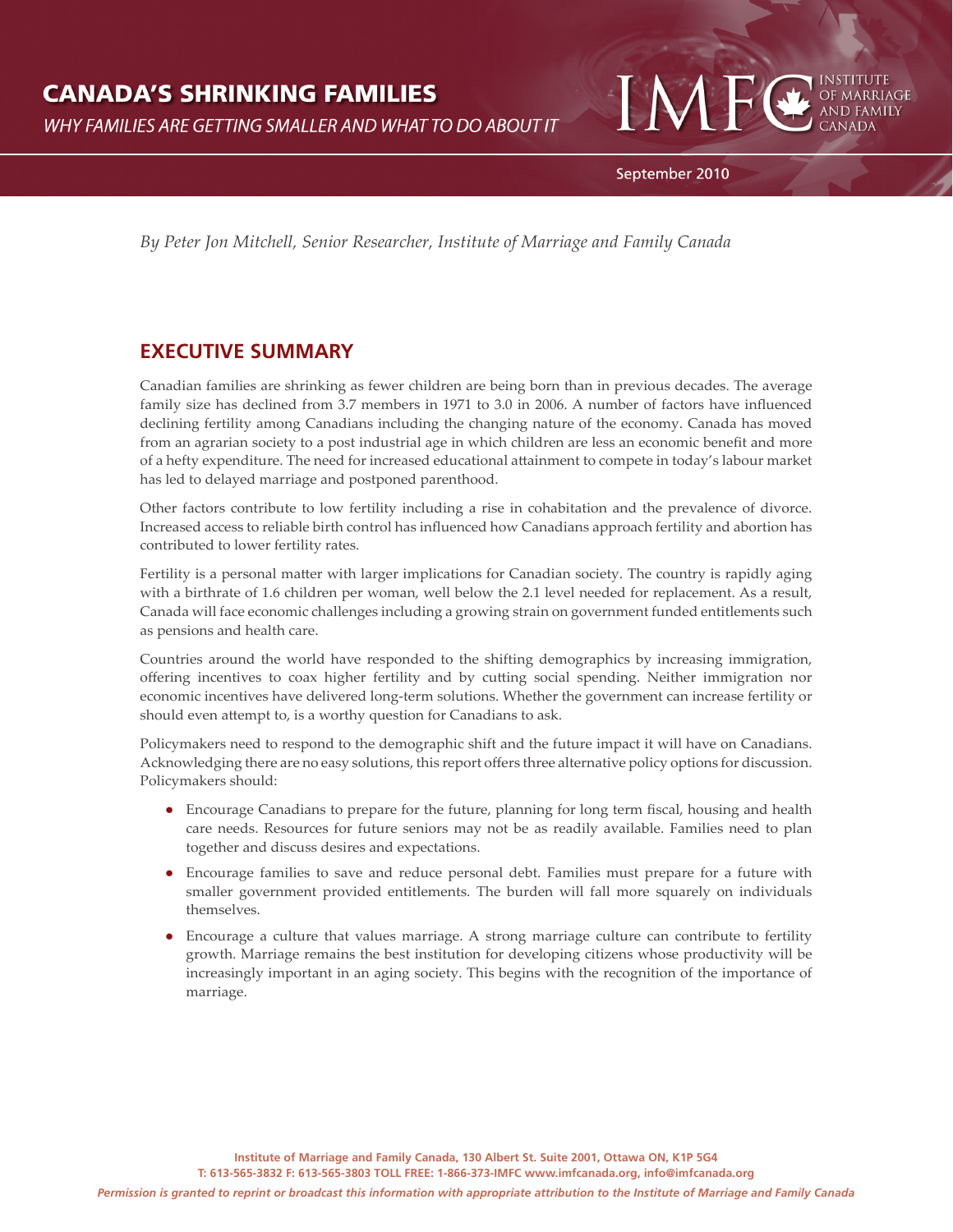### **CANADA'S SHRINKING FAMILIES**

Canada's kitchen tables are shrinking. Fewer people are gathering around kitchen tables as family size declines. Canadians are having fewer children than in decades past and while this means that family life is changing, it also means life in Canada is going to change as the country experiences a demographic shift. What's driving the trend toward smaller families and what might this mean for future families? This paper explores the ongoing dialogue around shrinking Canadian families and explores why this is happening, and what it will mean for Canada. Governments around the world are responding to declining fertility rates, raising questions about how states should best respond.

#### **KIDS – WHO NEEDS THEM?**

Debate on the merit of having children has peaked public interest. Jennifer Senior at *New York Magazine* recently penned an article called *All Joy, No Fun; Why Parents Hate Parenting.* She argues that children zap the moment-to-moment fun out of life. She hints that the joy of parenting is realized in retrospect, not in the moment. In 2008, French author Corinne Maier made a splash when she published *No Kids: 40 Good Reasons Not to Have Kids*. The mother of two argued that children cramped her lifestyle and were bad for society as a whole. While these examples tap the margins of the shrinking family trend, the authors reveal a shift in values and lifestyles choices that has occurred over the last few decades. The reality is, while personal choice and increased autonomy influence decisions about fertility, the impact of Canada's shrinking families is being felt at a national level.

Canada's total fertility rate is around 1.66 children per woman, well below the 2.1 level needed to sustain the population.<sup>1</sup> Declining fertility has economic consequences, particularly for a nation like Canada with a rapidly aging population. As baby boomers move towards retirement, implications include an increased strain on programs such as pensions and healthcare with fewer younger workers available to fund the entitlements.

### **FERTILITY TRENDS IN CANADA**

The total number of babies born in a year has been in relative decline since the 1960s with a few resurgences along the way, including a sustained increase over the last decade.<sup>2</sup> The number of births in a given year is affected by the population structure including the number of women of childbearing age and by the total fertility rate. The number that garners attention is the *total fertility rate*, which reflects the number of children a woman is likely to have during her reproductive life.<sup>3</sup> Despite an increase in the total fertility rate during the last several years, Canada's fertility rate remains below replacement.

During the height of the baby boom, the total fertility rate was almost four children per woman.<sup>4</sup> Although the total fertility rate declined in the 1970s, the sheer number of boomers entering their childbearing years sustained the total births per year in what has been referred to as the echo effect. Despite the echo effect, family size declined over the resulting decades, falling from 3.7 family members in 1971 to 3.0 in 2006.<sup>5</sup>

Why are there fewer chairs around Canada's kitchen tables? No one factor is solely responsible, but a number of social changes have influenced Canadians' fertility decisions.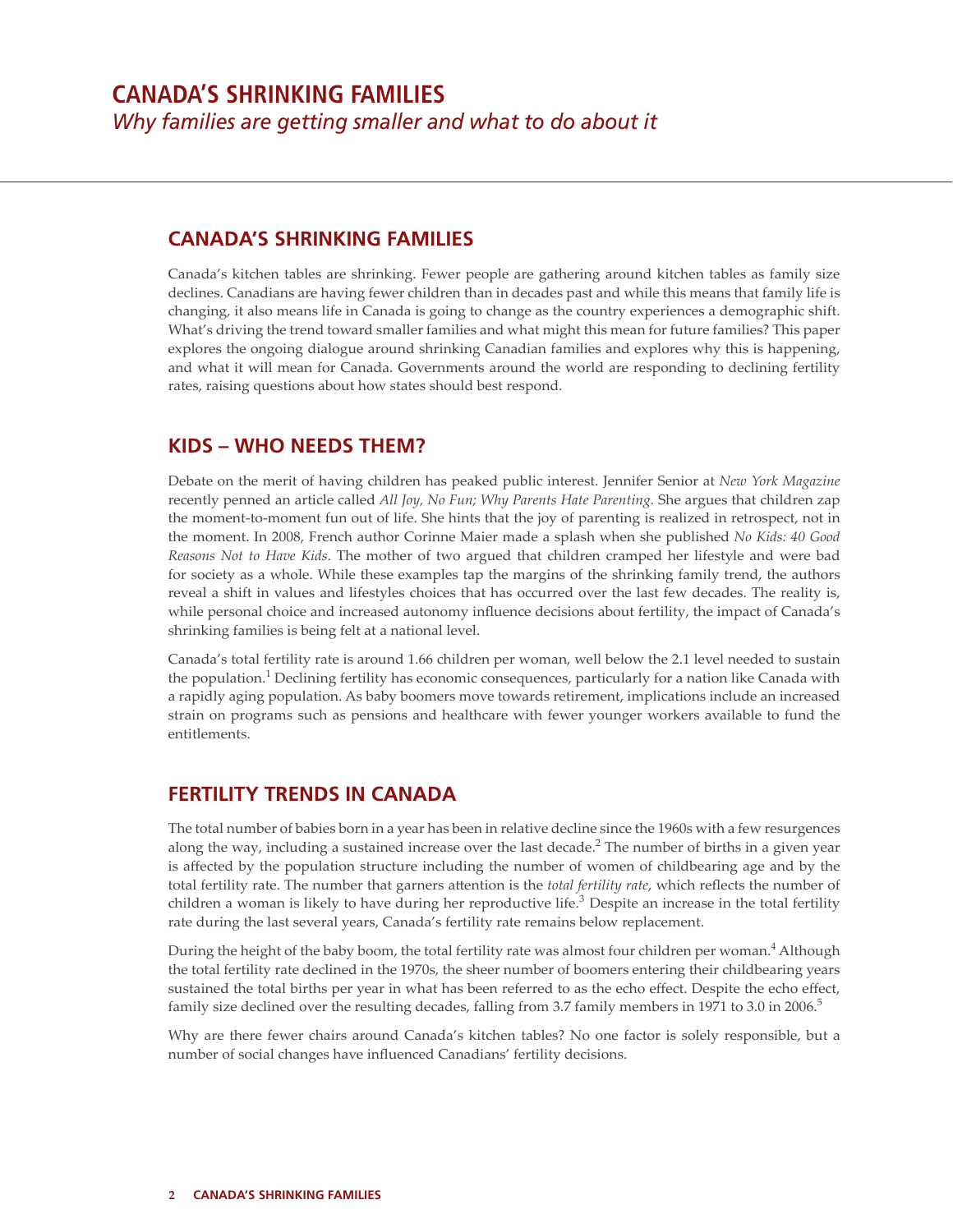

### **WHAT INFLUENCES FERTILITY?**

#### *Economic changes*

Economic factors have influenced the decline in the size of Canadian families. At the broadest level, the move from an agrarian society to a post-industrial society has been a significant factor. In the past, children were economic assets, providing labour on the family farm. Higher rates of child morbidity may have also contributed to increased fertility among past generations.

Today, the expense of raising children is more likely to be a deterrent. In fact raising children is becoming increasingly expensive. A recent report by the U.S. Department of Agriculture has estimated the annual child-rearing expense for a middle income, two child married couple to be between \$11, 650 (USD) and \$13,530 (USD) per child.<sup>6</sup> In Canada, Manitoba Agriculture estimated in 2004 that the cost of raising a child to the age of 18 was just under \$167,000, not including post secondary education.<sup>7</sup> Having children is a significant fiscal decision. A survey published in 2007 by the IMFC found that concerns about finances are among the biggest challenges Canadian families face.<sup>8</sup>

The changing nature of the labour market continues to influence fertility. American sociologist Andrew Cherlin argues that attaining education has become essential to succeed in the labour market, which in turn has influenced fertility. As labour market participation has increased among women, so has educational attainment.<sup>9</sup> This has led many women to postpone childbearing until they are established in their careers. An indication of this trend is the increasing number of births to women over the age of thirty and even forty. Prospective parents desire to be established in their careers and financially secure before having children.





The role of work force participation by women on fertility has been well documented. There is little research available on how men influence fertility decisions in view of the increased workforce participation by women.<sup>10</sup> As parents navigate the work/family balance, more men are engaging in parental leave and primary care roles. Statistics Canada notes that there was a 17 per cent increase in the use of paid federal benefits by fathers between 2000 and 2006.<sup>11</sup> Just how this will influence future fertility decisions remains to be seen.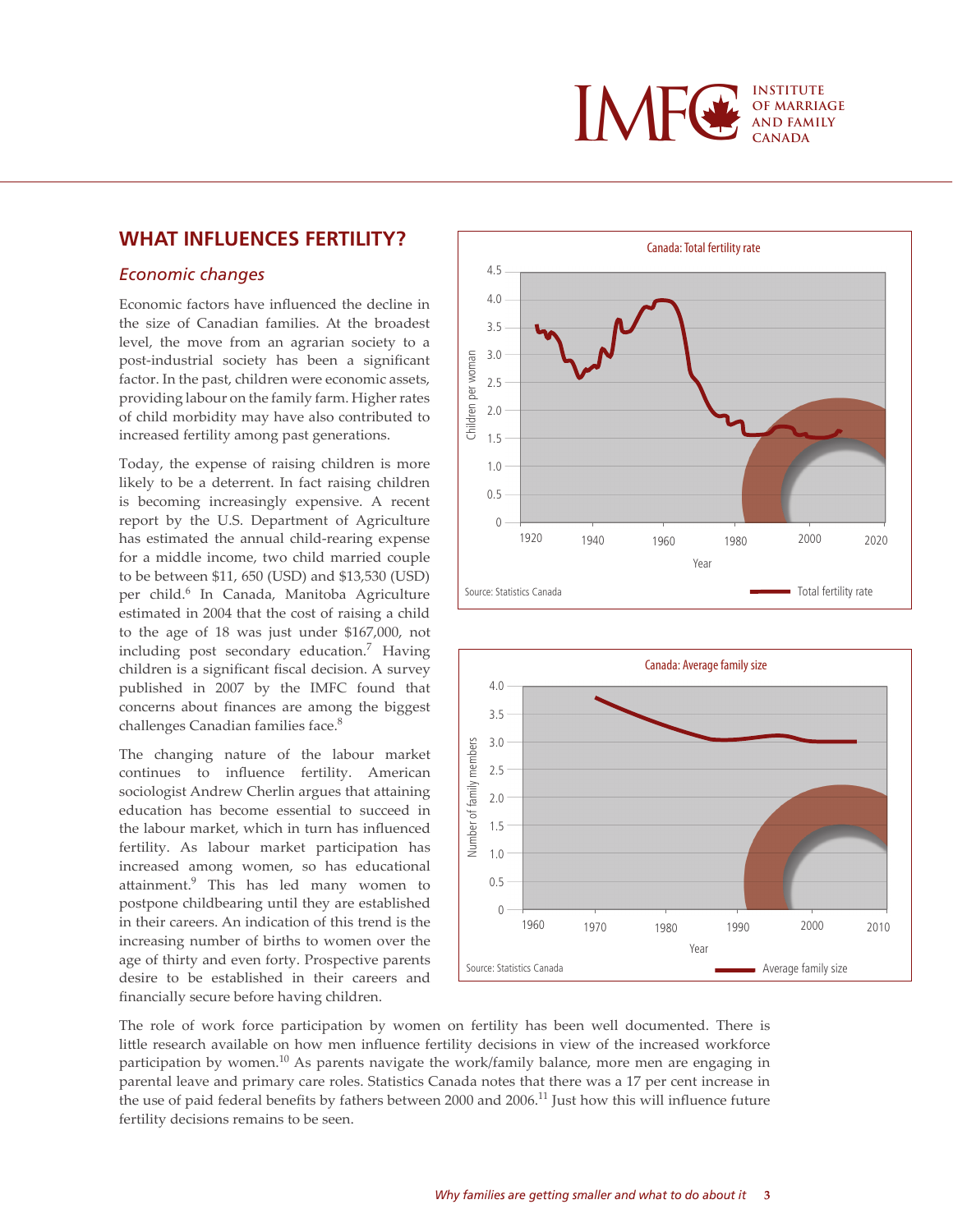Educational attainment may also contribute to an increase in the average age of first marriage for women and men and delay child bearing. Cherlin argues that in the US, childbearing outside of marriage is much less common among college educated women. He notes that the divorce rate among American college educated women tends to be lower than the less educated.<sup>12</sup>

#### *Marriage, divorce and family structure*

Canadian fertility rates have been influenced by changing habits around marriage, divorce and the increasing prevalence of cohabitation.

Historian Ian Dowbiggin argues that the prevalence of divorce reveals an uncertainty about marriage among Canadians. This uncertainty has impacted fertility.<sup>13</sup> A paper by Statistics Canada found that people who were already married reported wanting a greater number of children than unmarried couples who were described as likely to marry.<sup>14</sup> The difference in fertility intentions is not unexpected. Marriage and cohabitation function differently, with marriage relationships statistically more stable. It stands to reason that relationships that are less stable provide less opportunity for childrearing. Cherlin reports that people drift into cohabiting relationships over time as the relationship progresses. It is plausible that those who drift into cohabiting relationships are less intentional about planning for future family. This may explain lower fertility among cohabiters, which could continue to affect fertility rates as the prevalence of cohabiting relationships increase.

#### *Birth control*

Many of the social and economic changes effecting fertility over the last fifty years have been influenced by technological advances in birth control. In particular the development and wide use of the contraceptive pill has undoubtedly influenced the decline in fertility. Approved for use in Canada in 1960, the sale and advertisement of the pill was not decriminalized until 1969. While it had been available for therapeutic purposes before 1969, the use of the pill increased throughout the 1960s.

Abortion is another significant factor contributing to the decline in total fertility. According to Statistics Canada, over 91 000 abortions were performed in the country in 2006.15 In the former Soviet Union abortion is so prevalent that it may be the leading factor in population decline in that region, historian Ian Dowbiggin argues.<sup>16</sup>

## **HOW MANY CHILDREN DO CANADIANS REALLY WANT?**

Many potential parents may choose to pursue education and career opportunities, postponing childbearing. This may ultimately reduce the number of children they have. Are personal choices unintentionally dictating fertility outcomes? How many children does the average Canadians couple desire to have?

Surveying Canadians about their fertility intentions can provide useful information but also has limitations. A paper published by Statistics Canada suggests that people often make decisions about fertility one birth at a time, meaning that individual fertility intensions change over time.<sup>17</sup> Another consideration is that achieved fertility is often less than intended fertility due to uncontrollable circumstances and evolving life situations.<sup>18</sup> Even still, examining fertility intensions provides researchers with interesting insights.

Statistics Canada reported in a 2001 paper that Canadian women of childbearing age in 1999 intended to have an average of 2.22 children. The total fertility rate for the same year was 1.52 children per woman.<sup>19</sup> Like many other developed countries, actual fertility in Canada is below intended fertility.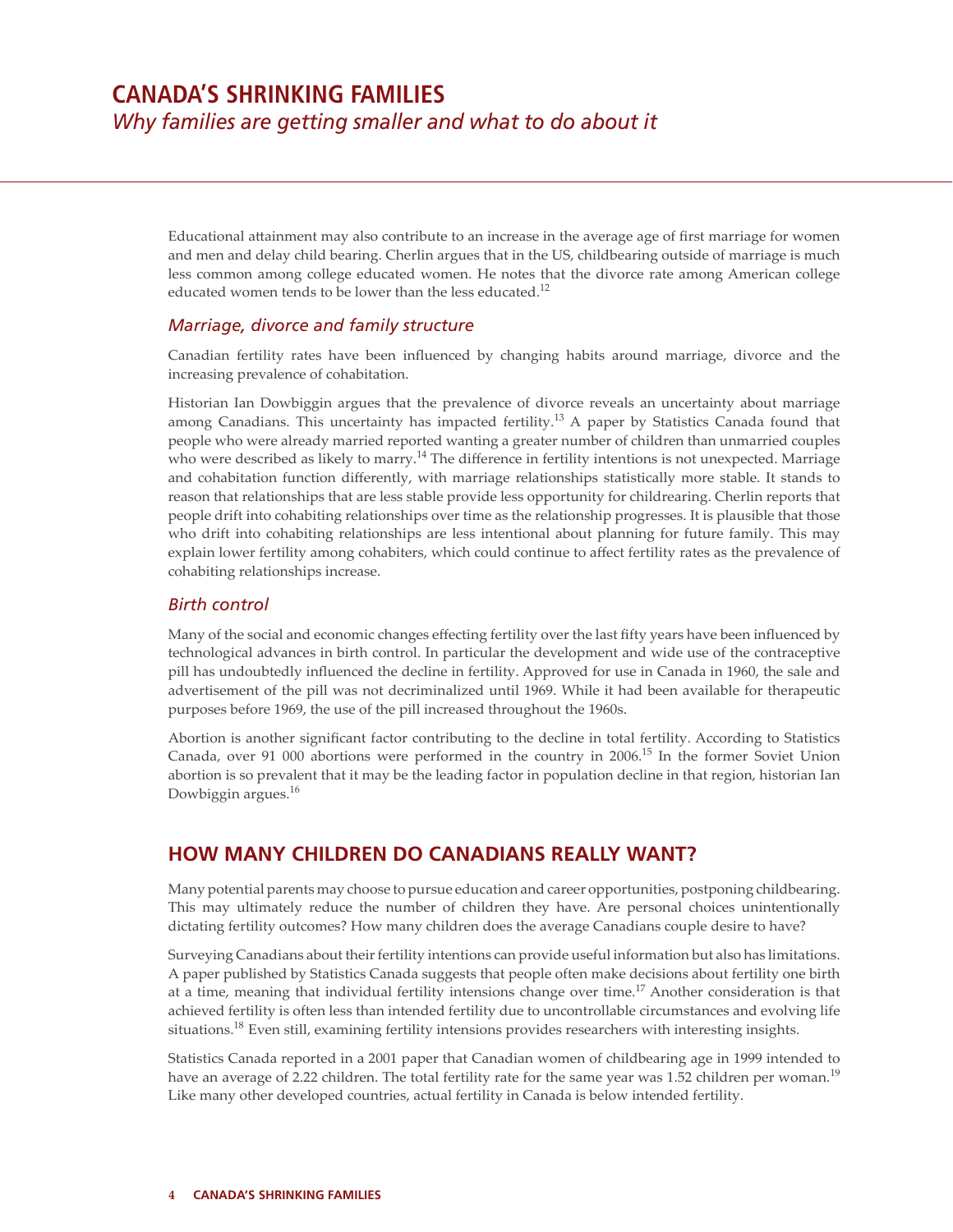

Similarly in a national public opinion poll conducted in 2002, respondents were asked how many children they would like to have or have had in the case of respondents beyond childbearing age. The results suggest that 55 per cent of respondents selected two or less children. About 25 per cent of respondents select three and 20 per cent chose four or more. The average number among the total sample was 2.6 children per respondent.<sup>20</sup> In both cases, actual fertility was well below the projected intentions.

The authors of the Statistics Canada paper probed the issue further. They found that 80 per cent of Canadian women between the ages of 15 and 44 with no children intended to have at least one child. Of women with one child, 54 per cent said they intended to have at least one more child, and 11 per cent of respondents with two children reported wanting another child. $^{21}$ 

When researchers examined intended fertility across the border in the United States, they discovered that among American women with two children almost twice the proportion wanted to have one more child.<sup>22</sup> This result aside, researchers found that fertility intensions among Canadian and American women were generally similar, yet Canadian women had a lower total fertility rate. What might account for this difference?

%, actual<br>
"Statistics Canada reported in<br>
a 2001 paper that Canadian<br>
women of childbearing age<br>
in 1999 intended to have<br>
an average of 2.22 children.<br>
The total fertility rate for<br>
the same year was 1.52 a 2001 paper that Canadian women of childbearing age in 1999 intended to have an average of 2.22 children. The total fertility rate for the same year was 1.52 children per woman"

The researchers speculate that several factors account for the difference in actual fertility between the two countries. They suggest that higher fertility among

some ethno cultural groups in the United States may help boost the total fertility rate. The researchers also cite a lower age of marriage, higher teen pregnancy rates, and more religious participation among Americans – a trait correlated with higher fertility.<sup>23</sup>

Canadians today favour smaller families compared to previous generations. While fertility intentions are commonly lower than actual fertility rates, Canadians are having fewer children than their American counterparts with whom they share similar intensions.

Low fertility intensions can become a serious concern when intended fertility falls below the fertility replacement rate of 2.1. Demographers Goldstein, Lutz and Testa have noted that in German-speaking parts of Europe, ideal family size had shrunk to 1.7 children per woman as of  $2001.^{24}$  The researchers were cautious about declaring the declining numbers a trend, but suggested that young German speaking Europeans may be more inclined to have small families having come from small families. In this case low fertility becomes a cultural norm.25

### **WHO IS HAVING LARGE FAMILIES?**

Not all Canadian families are small of course. So which Canadians are adding chairs to the kitchen table? What factors and characteristics correspond with larger than average families?

An interesting Canadian study of data from the mid 1990s found two strong predictors of a woman's likelihood of having a third child. The first indicator was the mother's age at first birth. Women who gave birth to their first child before age 25 were 2.5 times more likely to have a third child than those who were over age 30 when they had their first child.<sup>26</sup>

The second indicator was the length of time between the first and second birth. The researchers found that women who waited less than 30 months between the first and second birth were more likely to have a third child than those who waited over 53 months between first and second births.<sup>27</sup>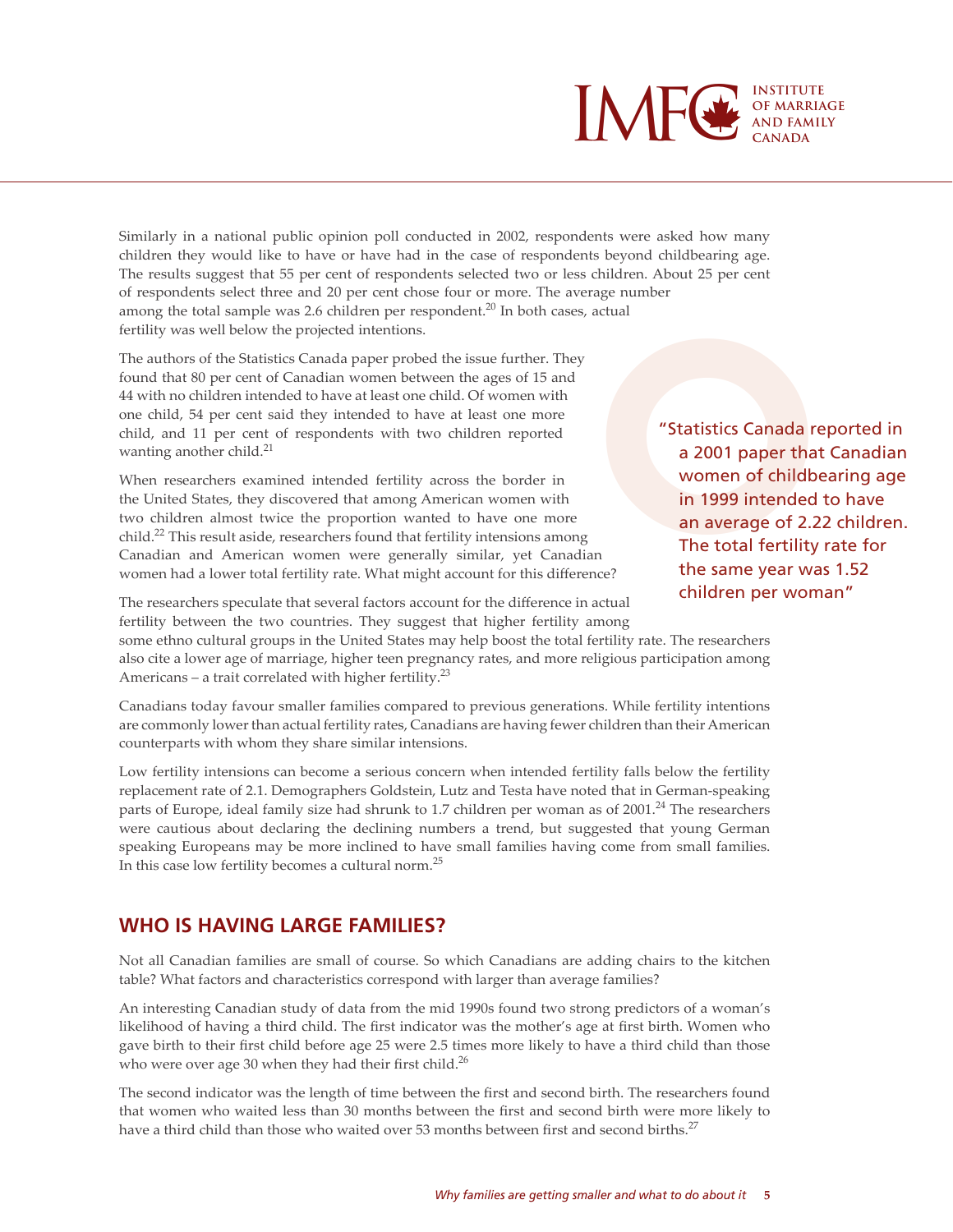To a lesser extent, other factors were correlated with the reduced likelihood of having a third child including higher levels of educational attainment and returning to the labour market after the birth of a second child.<sup>28</sup>

> Many studies have found that religious commitment is correlated to above average family size. Canadian women who attend religious services weekly are 50 per cent more likely to have a third child.<sup>29</sup> One study of fertility intentions found that the women in the study sample with the highest fertility intentions were affiliated with one of the major world religions.<sup>30</sup> Conversely, individuals with the lowest fertility intentions were between the ages of 30 and 39 and reported no religious affiliation.<sup>31</sup> Many religions place a high value on family and children, which may explain the higher fertility intensions among regular adherents.

> > **DOES FAMILY SIZE MATTER?**

Most Canadians probably think of their fertility as a private matter, and for the most part Canadians make fertility decisions with little thought of public policy. Low fertility however, is a serious public policy concern. Ian Dowbiggin argues that low fertility in developed countries could become the most

pressing policy issue of the twenty-first century.<sup>32</sup> Growing economies require a robust population. Social programs like healthcare and government pension programs require a

vibrant workforce to fund these entitlements. As the Boomer generation enters the senior years, demand on these programs will grow. Lower levels of fertility result in fewer young workers to support entitlement programs and many other taxpayer funded commitments, including retiring large government debt.

Statistics Canada predicts that by the year 2015 the country will enter the unprecedented situation where there will be more people over 65 years of age than under the age of  $15<sup>33</sup>$  Canada is rapidly moving towards a serious economic and social problem, yet few Canadian decision makers have demonstrated strong leadership on this critical issue.

### **CAN GOVERNMENT INCREASE THE BIRTH RATE – AND SHOULD THEY TRY?**

Policymakers will need to pay close attention to the coming demographic developments. This raises questions about the ability of the government to increase fertility and more fundamentally, whether manipulating fertility is appropriate.

There are numerous international examples of governments attempting to control fertility. Recent history suggests reducing fertility is less difficult than attempting to coax increased fertility.<sup>34</sup> That hasn't stopped governments from trying. It was just a couple of years ago that a regional governor in Russia promised a free appliance to anyone who gave birth on a particular date in an effort to boost the fertility rate.<sup>35</sup> Softer approaches in encouraging fertility have included generous parental benefits and cash bonuses to parents.

Governments have responded to below replacement fertility and the aging demographic in three ways: Immigration, economic incentives and social spending reform.

**Immigration:** A number of countries including Canada have encouraged foreign skilled workers to immigrate in part to strengthen the labour force. Immigration can help offset low fertility, but is insufficient in meeting the challenge and does little to increase long term fertility.

attend religious services weekly are 50 per cent "Canadian women who Size. C<br>
"Canadian women who<br>
end religious services<br>
reekly are 50 per cent<br>
more likely to have a<br>
third child"<br>
Dow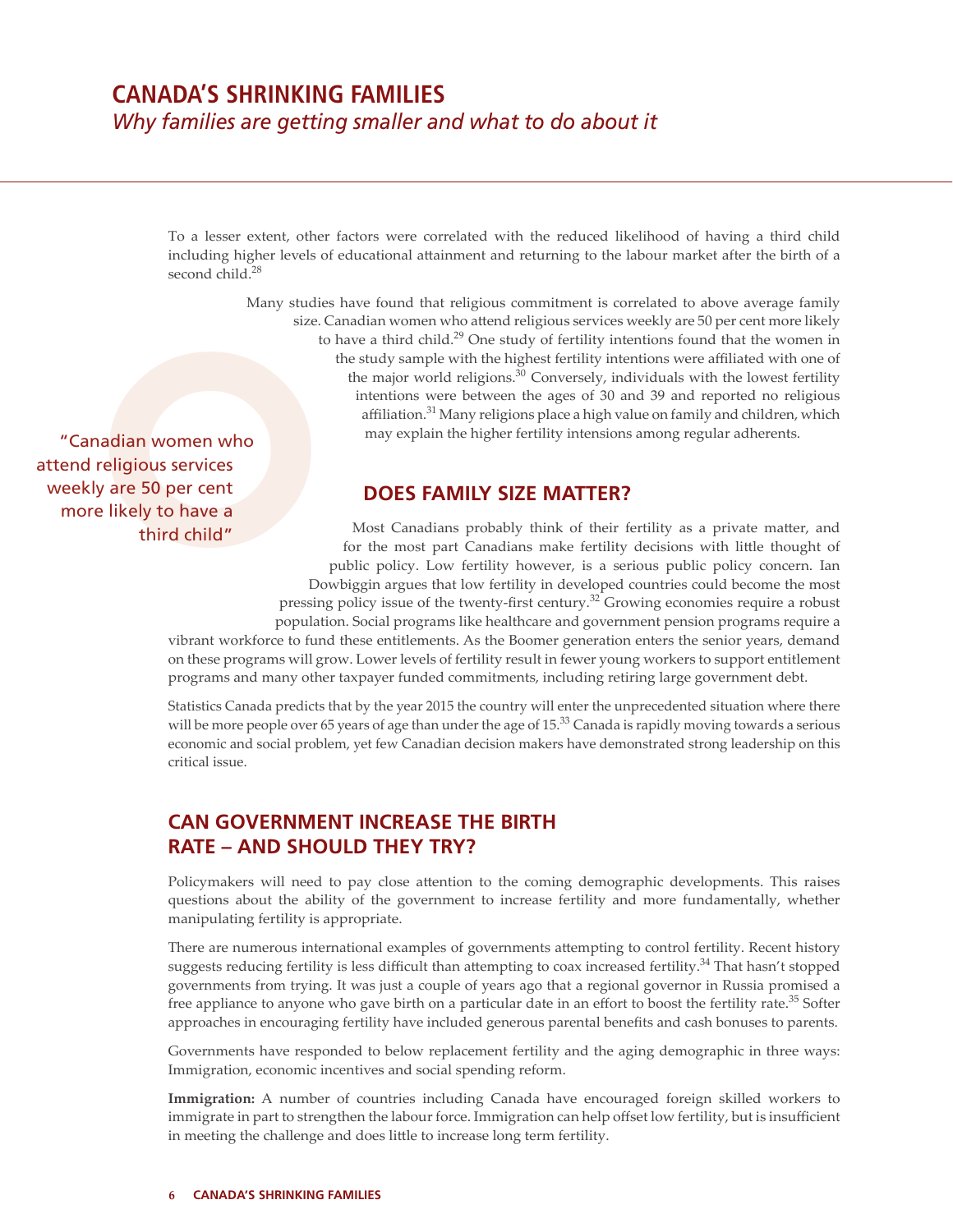

**Economic incentives:** Many countries have enticed citizens to have more children through incentives including baby bonuses, generous parental leave, state run childcare and tax incentives. These programs often achieve an increase in fertility but fail to maintain long term gains. Singapore offers a current example of how governments struggle to increases fertility through incentives. After years of policies that discouraged fertility, the country committed to pro-natalist measures including publicity campaigns and incentives. Fertility rates remain well below replacement at 1.28.<sup>36</sup>

France has long provided generous provisions for families that have garnered an increase in total fertility since the 1990s. The current fertility rate has stabilized around 1.9, one of the highest fertility rates in Europe. Despite the benefits, the marriage rate has declined as the divorce rate has increased along with births to lone mothers.<sup>37</sup> France is currently attempting to reign in social spending including a move to raise the retirement age. Declining marriage rates and increasing divorce may counteract efforts to increase fertility in the future.

Sweden is touted as the model of how governments can support working parents with generous leave and childcare. Fertility rates have fluctuated as Sweden spends, then cuts, then spends. The current total fertility rate is around 1.9. Sweden has been unable to sustain long term fertility growth in an aging society with an economic growth rate below other OECD countries.<sup>38</sup> Sweden also has the lowest self-employment rate in the OECD and high taxes.<sup>39</sup> Aggressive pro-natalist policies have been difficult to maintain and the difficulties are likely to continue.

Germany has spent more money on family benefits and daycare than the OECD average, yet the total fertility rate is around 1.3.<sup>40</sup>

Here in Canada, Quebec introduced the Allowance for Newborn Children in 1988 to boost fertility in the province. The program gave tax free money to parents who bore children. The program was cancelled in 1997 when the government declared that it had been a failure.<sup>41</sup> Under the program, overall births did not increase, likely due to the decrease in the number of women of childbearing age, but a report by C.D. Howe demonstrates that the incentive program did increase the total fertility rate. Despite this increase, total fertility never reached replacement levels. The C.D. Howe report developed an estimate of how many additional children were born who would likely not have been without the program. They estimate that each additional child cost taxpayers  $$15\,000.^{42}$  The issue for taxpayers and policymakers is whether long-term gains in fertility can be achieved and at what cost.

Another Canadian study suggests that economic incentives generally motivate Canadian couples who already have a child, and are dual earners with an income under \$100 000.43 About 46 per cent of Canadian respondents studied by Statistics Canada suggested that parental benefits would be a "very important" factor in fertility decision making.44 Policymakers will need to consider whether the very modest results of incentive programs are worth the cost. As the age at marriage and first birth continue to climb, shortening the childbearing years, policymakers will need to consider if incentives programs will be effective in the future.

**Social spending reform**: Some commentators have argued that government spending has inadvertently discouraged fertility. Critics argue that developed countries with high social spending may have driven down fertility rates. According to this theory, wealthy government backed entitlements targeting older adults have eroded familial support. With future government entitlements secured, having children becomes less economically advantageous and less necessary for the purpose of support.<sup>45</sup>

Canadians generally experience more generous benefits than their American neighbours. Critics have argued that this may another factor explaining the difference in fertility between Canada and the United States.<sup>46</sup>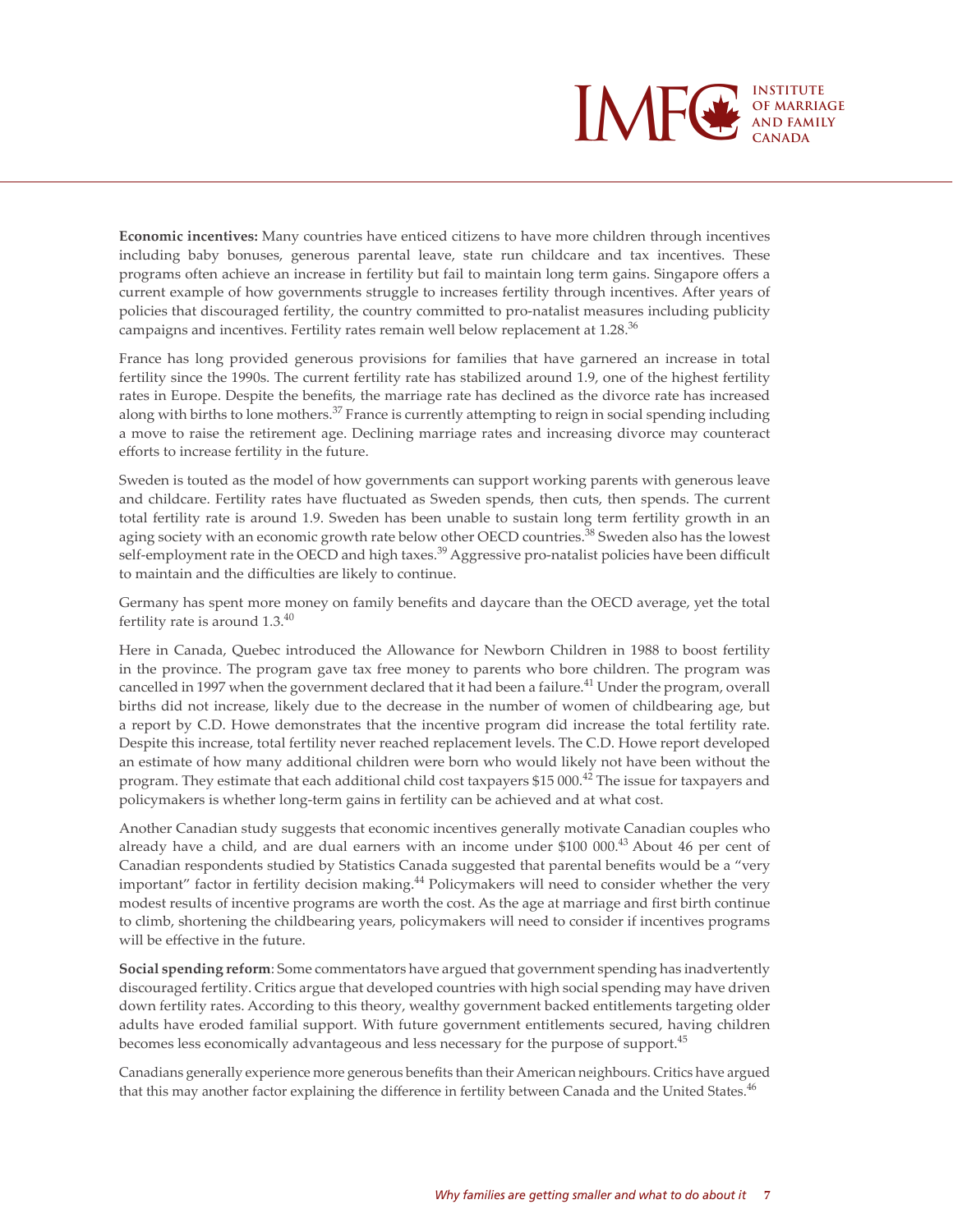Manhattan Institute senior fellow Steven Malanga argues that the United States has maintained above replacement fertility because of the country's distinctive economy and labour market. $47$  He argues that the U.S. labour market affords workers flexible hours and makes it easier to leave and reenter the market compared to other countries.<sup>48</sup>

There has been growing discussion in the United States and Europe about reforming social security and assistance programs in preparation of the looming demographic shift. Analysts believe governments will need to increase the age of retirement in the coming years, particularly as many developed countries are facing economic uncertainty. Aging populations will magnify the risks of large deficits and growing debt.

### **POLICY OPTIONS**

Canadians must prepare for the economic challenges that accompany an aging society. The total fertility rate has slowly increased in recent years, but remains well below replacement. Canadian policymakers should be encouraged to prepare fiscally for the future and remove barriers that discourage fertility. Policymakers should be mindful of how policy decisions impact social institutions that contribute to fertility. Policymakers may be tempted to entice fertility growth through incentives; however these efforts can be costly with little sustained growth. The following policy options are offered to provoke discussion among Canadian policymakers.

#### *Encourage personal planning among Canadians*

A 2004 Australian report warns that many seniors in that country will find themselves either *actually* or *functionally* childless as young people leave the continent in search of work.<sup>49</sup> The report suggests that increasing numbers of older adults will be left without familial support systems. In a large, highly mobile country like Canada, many older Canadians may not have family within close proximity that can respond quickly to their needs.

Canadians need to be planning for the future. A report by TD Economics suggests that Canadians are not adequately preparing for their fiscal needs in retirement.<sup>50</sup> A generation that is fiscally unprepared is only part of the problem. Canadians need to be thinking about their future living arrangements and options for ongoing medical care. An IMFC report on the growing need for senior care argues that 70 per cent of caregivers to seniors are adult children or children-in-law.51 Families will continue to play an important role as demand for quality care, either home-based or in facilities continues to grow. Families need to be planning together to prepare for future needs of older adults. Canadians need to be thinking creatively about future health and long-term care as well as retirement income.

#### *Encourage Canadians to save*

Life after retirement isn't a concern for older adults alone. Canadians entering the workforce need to be considering how current economic choices will affect the future. There is a growing public discussion concerning the amount of personal debt individuals and families are accumulating. A Vanier Institute of the Family report suggests that the personal debt to income ratio is at a record high of 145 per cent.<sup>52</sup> Canadians are not adequately saving, although the recent economic downturn has caused many people to tighten their belt and increase savings. Time will tell if this develops into a long-term trend.

The Institute for American Values launched a campaign promoting the return to thrift and savings to combat the culture of easy credit and debt.<sup>53</sup> There are many benefits to encouraging a savings culture, particularly for low-income individuals. Government projects such as the Canadian initiative Learn\$ave have offered incentives for low income participants to save towards homeownership and education. These kinds of programs should be considered to help Canadians prepare for the future.

#### **8 CANADA'S SHRINKING FAMILIES**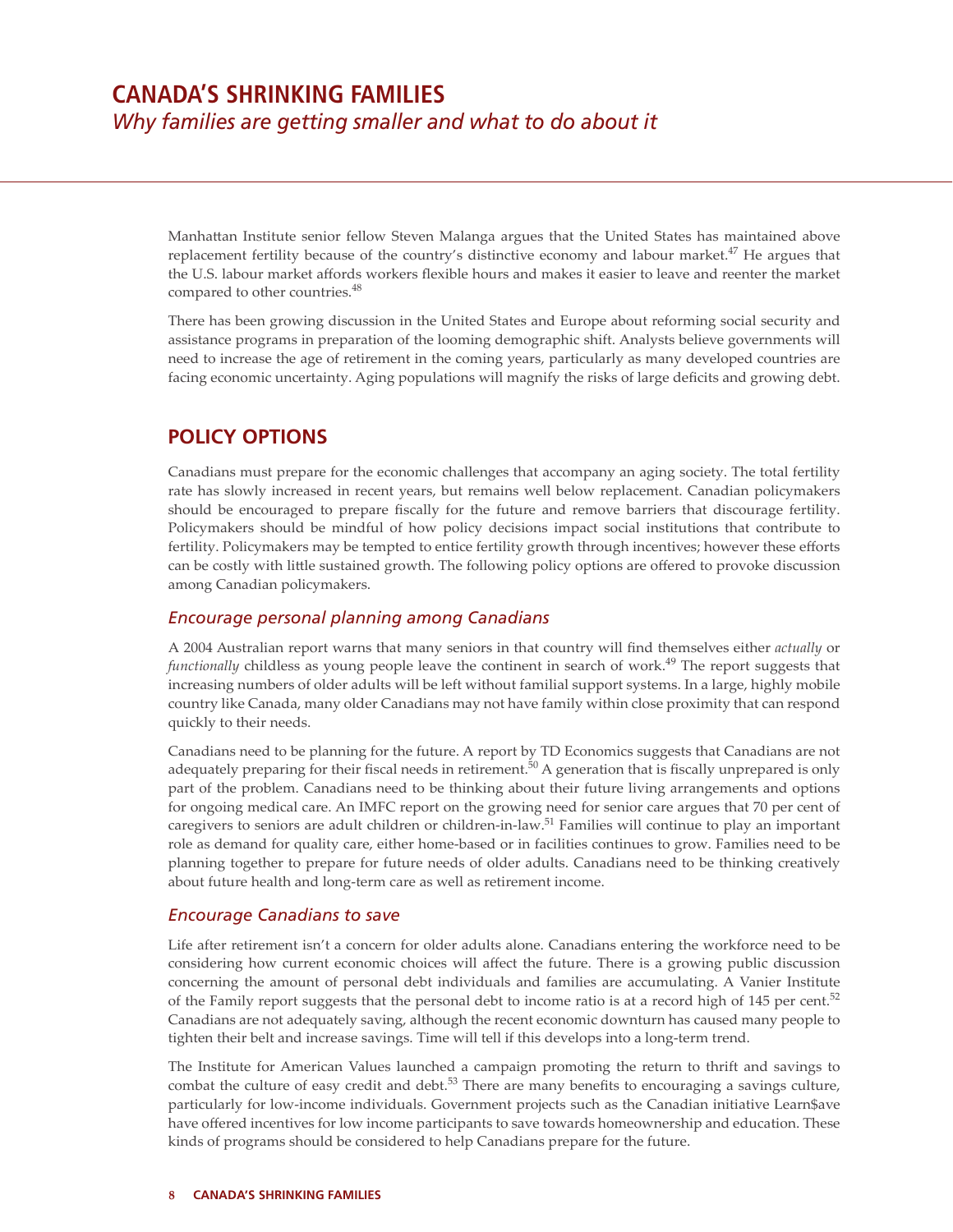

#### *Encourage Canadians to value marriage*

As discussed above, delayed marriage, increased divorce and a growth in cohabiting relationships have negatively affected fertility. Conversely, championing marriage now will pay dividends later, not only by contributing to fertility but by enhancing the conditions in which the next generations will thrive.

The breakdown of marriage contributes to lower fertility, but it also costs taxpayers an estimated seven billion dollars a year.<sup>54</sup> Reversing this trend would reduce taxpayer costs and contribute to increasing fertility although marriage alone cannot reverse low fertility.

Increasing the public dialogue on the value of marriage would contribute in a second way. An aging society will require a vibrant and productive workforce. Marriage is a natural institution that benefits child development. In a 2004 essay, revered sociologist Paul Amato offers a proposal that attempts to span the tension between viewing marriage as an institution and viewing marriage from an individualistic perspective. Amato argues that marriage as an institution provides positive outcomes for society, but that marriage also provides individual benefits; healthy marriages serve both functions. Amato argues that the institutional aspect of marriage will be important over the next two decades as society ages. He notes the evidence that children from married two-parent families have a statistical advantage over their peers. Married two-parent families are best positioned to encourage the healthy development of children. The next generation will feel the strain of the demographic shift and healthy homes can provide the long-term positive development need to succeed in the future. With no other viable alternative institutions, Amato argues, "states will need to provide a variety of resources to enable couples with children not only to marry but also to have healthy and stable unions."55 Amato notes that few accessible resources exist for parents and he therefore advocates state-funded marital education, relationship skills training and parenting programs among other

Example and the Muslim of Tertility result in fewer pound workers to supplement<br>the sult in fewer pound workers to supplement<br>the many other taxpared and many other taxpared funded commitments,<br>argues, including retiring l fertility result in fewer young workers to support entitlement programs and many other taxpayer funded commitments, including retiring large government debt"

social programs that support families.<sup>56</sup> He argues that policymakers need to move cautiously forward with a diverse spectrum of tools that promote healthy marriage while respecting gender equality and personal autonomy.

State endorsed marriage education is not new. The United States federal government enacted the Healthy Marriage Initiative in 2002. A significant part of the program involved funding community organizations and state governments to provide public awareness and pre-marital counselling.<sup>37</sup> Just how successful a federal marriage education program can be remains hotly debated.

A similar idea developed at the local level that has been shown to reduce the prevalence of divorce is the Community Marriage Policy. Under this program religious wedding officials in a community agree to promote pre-marital counselling as part of the marriage process. Community Marriage Policies also ensure the availability of other support programs including support for stepfamilies.<sup>58</sup>

The role of marriage in civil society has been vigorously debated in the United Kingdom and the United States. Canadians have not participated in the same level of debate. A robust national conversation about the benefits of marriage for civil society would draw attention to how policy can strengthen or harm marriage and intern impact society.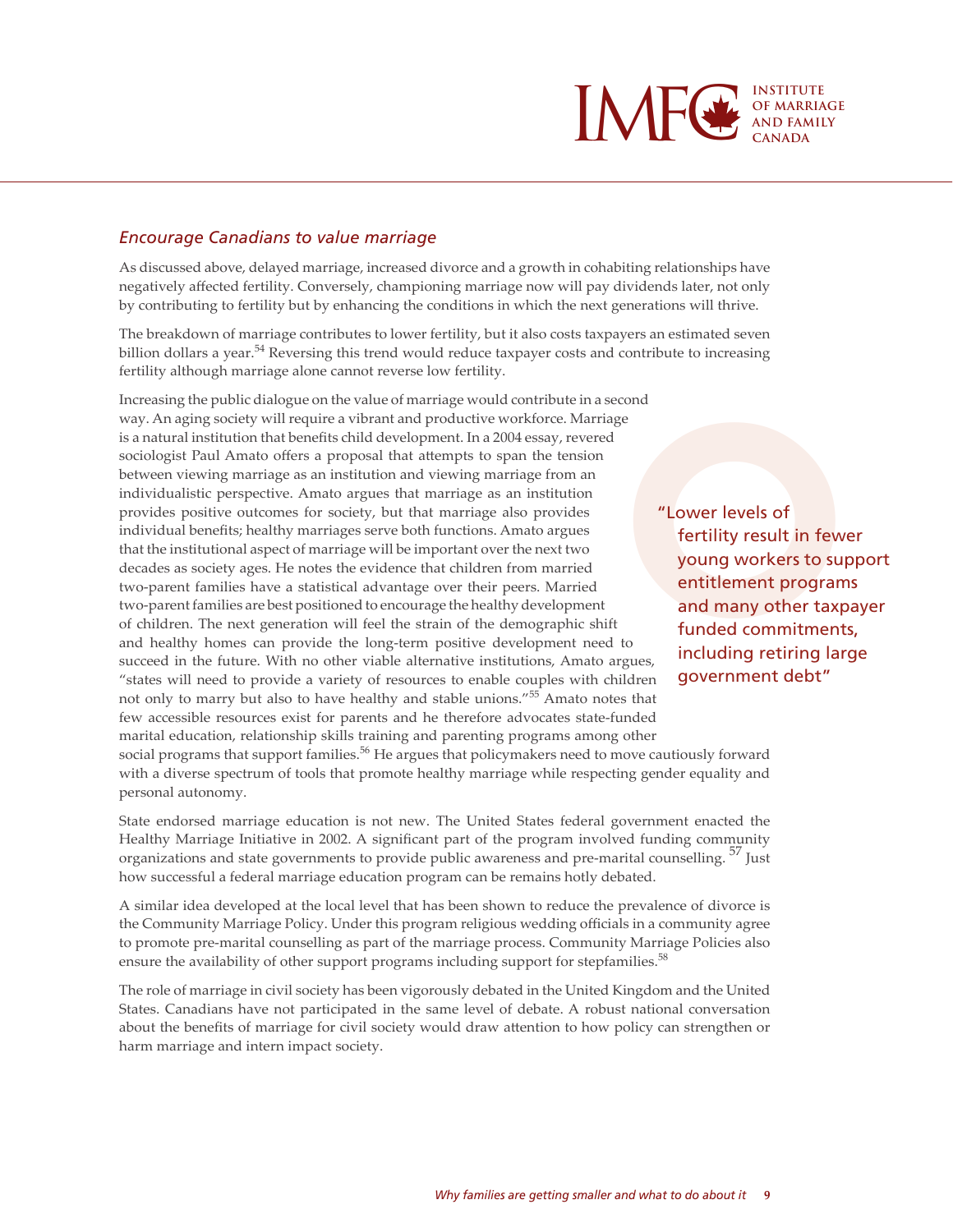## **CONCLUSION**

Like many other developed nations, Canada is an aging society with a total fertility rate below replacement. This will increase the fiscal strain and dictate future policy priorities. Common state responses have included increased immigration, social spending reform, and fiscal incentives to encourage fertility. Sustained fertility growth has been difficult to achieve.

A robust national dialogue on the coming demographic shift is needed. This report has offered several recommendations for policymakers. Policymakers should encourage citizens to prepare for the coming fiscal challenges and should remove government barriers that discourage families from expanding. This report recommends policymakers,

- Encourage Canadians to prepare for the future, planning for long term fiscal, housing and health care needs. Resources for future seniors may not be as readily available. Families need to plan together and discuss desires and expectations.
- Encourage families to save and reduce personal debt. Families must prepare for a future with smaller government provided entitlements. The burden will fall more squarely on individuals themselves.
- Encourage a culture that values marriage. A strong marriage culture can contribute to fertility growth. Marriage remains the best institution for developing citizens whose productivity will be increasingly important in an aging society. This begins with the recognition of the importance of marriage.

The size of a family is a personal decision with national implications. While increasing fertility over the long term is difficult, Canadians can begin preparing for the coming demographic shift. It's time to engage in a national conversation about Canada's shrinking families.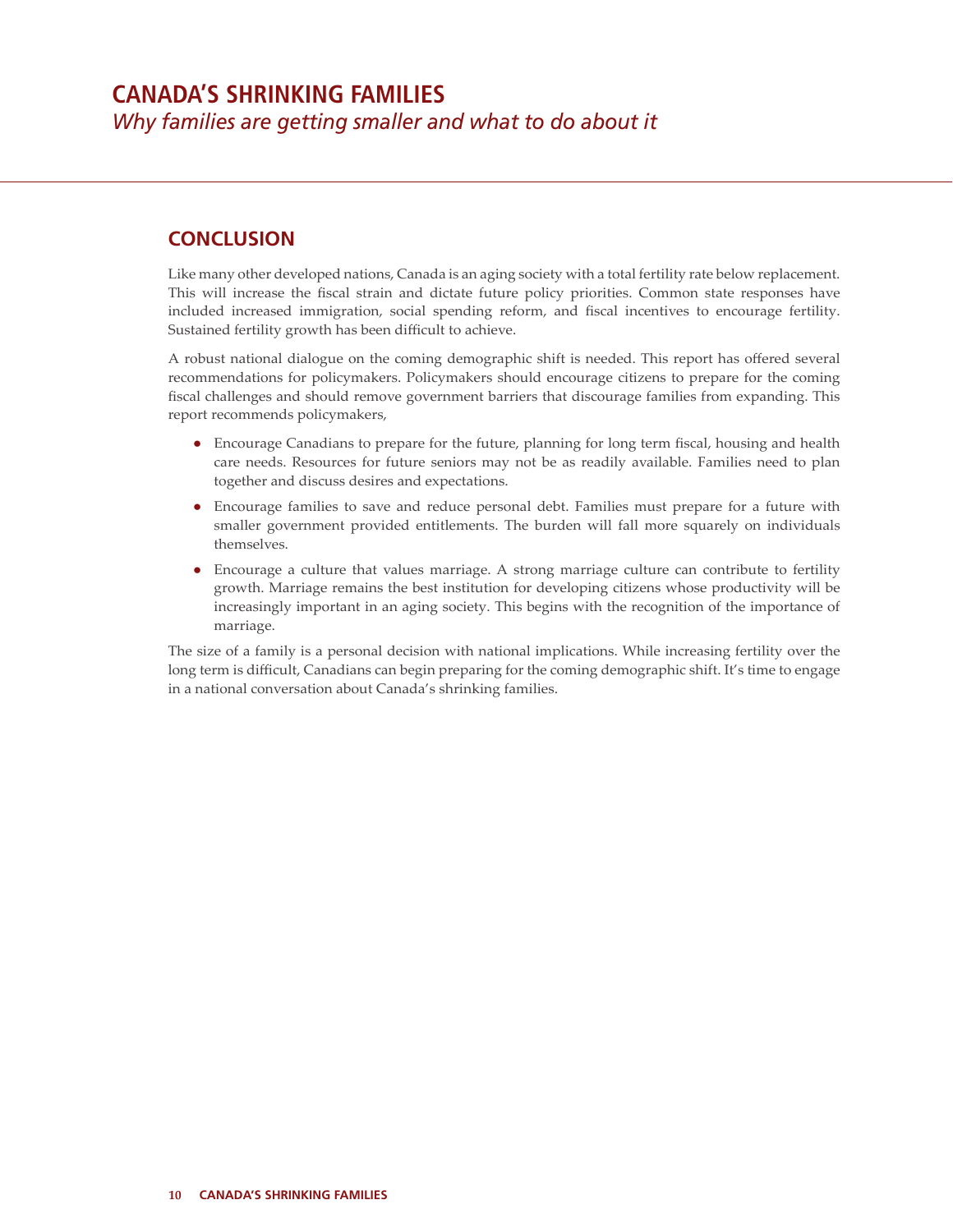

#### *Endnotes*

- <sup>1</sup> Statistics Canada. (2009, September 22). Births. *The Daily*. Ottawa: Minister of Industry. Retrieved September 13, 2010 from http://www.statcan.gc.ca/daily-quotidien/090922/dq090922b-eng.htm
- <sup>2</sup> Statistics Canada. (2008, July). Report on the demographic situation in Canada 2005 and 2006. Ottawa: Minister of Industry. pp. 28-29. Retrieved May 18, 2010 from http://www.statcan.gc.ca/pub/91-209-x/91-209-x2004000 eng.pdf
- <sup>3</sup> The total fertility rate is calculated yearly from a compilation of fertility data categorized by age group.
- <sup>4</sup> *Ibid*.
- <sup>5</sup> Average family size includes adults and children. For further information on this calculation see: Population and family estimation methods at Statistics Canada. (2007, December). Ottawa: Minister of Industry. Available at http://www.statcan.gc.ca/pub/91-528-x/91-528-x2007001-eng.pdf
- <sup>6</sup> Lino, M. (2010). Expenditures on children by families, 2009. Alexandria: U.S. Department of Agriculture, Center for Nutrition Policy and Promotion. Retrieved June 24, 2010 from http://www.cnpp.usda.gov/Publications/CRC/ crc2009.pdf
- <sup>7</sup> Manitoba Agriculture. (2004). Family finance: Cost of raising a child.
- 8 What's at the heart of the Canadian family? (2007, September). Ottawa: Institute of Marriage and Family Canada. Retrieved September 20, 2010 from http://www.imfcanada.org/article\_files/Heart of Canadian Family EN.pdf
- <sup>9</sup> Cherlin, A. J. (2010, June). Demographic trends in the United States: A review of research in the 2000s. *Journal of Marriage and Family*, 72 (3), p. 404.
- <sup>10</sup> Weston, R. (2004). Having children or not. *Family Matters*, 69, p. 7. Retrieved September 15, 2010 from http:// www.aifs.gov.au/institute/pubs/fm2004/fm69/rw.pdf
- <sup>11</sup> Marshall, K. (2008, June). Fathers' use of paid parental leave. *Perspectives.* Statistics Canada. p. 8. Retrieved July 7, 2008 from http://www.statcan.ca/english/freepub/75-001-XIE/2008106/pdf/10639-en.pdf
- <sup>12</sup> Cherlin, p. 406.
- <sup>13</sup> Dowbiggin, I. (2006). Where have all the babies gone? The "birth dearth" and what to do about it. *Canadian Family Views*. Ottawa: Institute of Marriage and Family Canada. p. 4. Retrieved February 16, 2010 from http:// www.imfcanada.org/article\_files/Dr\_Ian\_Dowbiggin\_Birth\_Dearth\_FINAL.pdf
- <sup>14</sup> Dupis, D. (1998). What influences people's plans to have children? *Canadian Social Trends*, 48, p. 3. Statistics Canada Catalogue, Num.11-008.
- <sup>15</sup> For further details and provincial breakdowns, see http://www40.statcan.gc.ca/l01/cst01/health40a-eng.htm
- <sup>16</sup> Dowbiggin, p. 4.
- <sup>17</sup> Crompton, S. and Keown, L. (2009). Do parental benefits influence fertility decisions? *Canadian Social Trends*, 88, p. 45. Statistics Canada Catalogue, Num. 11-008. Retrieved May 20, 2010 from http://dsp-psd.pwgsc.gc.ca/ collection\_2009/statcan/11-008-X/11-008-X2009002-eng.pdf
- <sup>18</sup> Goldstein, J., Lutz, W. and Testa, M.R. (2003). The emergence of sub-replacement family size ideals in Europe. Population Research and Policy Review, 22, p. 491.
- <sup>19</sup> Bélanger, A. and Oullet, G. (2006). A comparative study of recent trends in Canadian and American fertility, 1980-1999, in *Report on the Demographic Situation in Canada 2001*, ed. A. Bélanger. Ottawa: Statistics Canada, Minster of Industry. pp. 107,119. Retrieved May 27, 2010 from http://www.statcan.gc.ca/pub/91-209-x/91-209 x2001000-eng.pdf
- <sup>20</sup> Wilson, R.P. (2002). Canadian Attitudes on the Family. Vancouver: Focus on the Family Canada. p. 18. Retrieved September 15, 2010 from http://www.imfcanada.org/article\_files/Canadian%20Attitudes%20on%20the%20 Family.pdf
- <sup>21</sup> Bélanger and Oullet, p. 119.
- <sup>22</sup> Bélanger and Oullet, p. 120.
- <sup>23</sup> Bélanger and Oullet, p. 107.
- <sup>24</sup> Goldstein *et al*, p. 479.
- <sup>25</sup> Goldstein *et al*, p. 498.